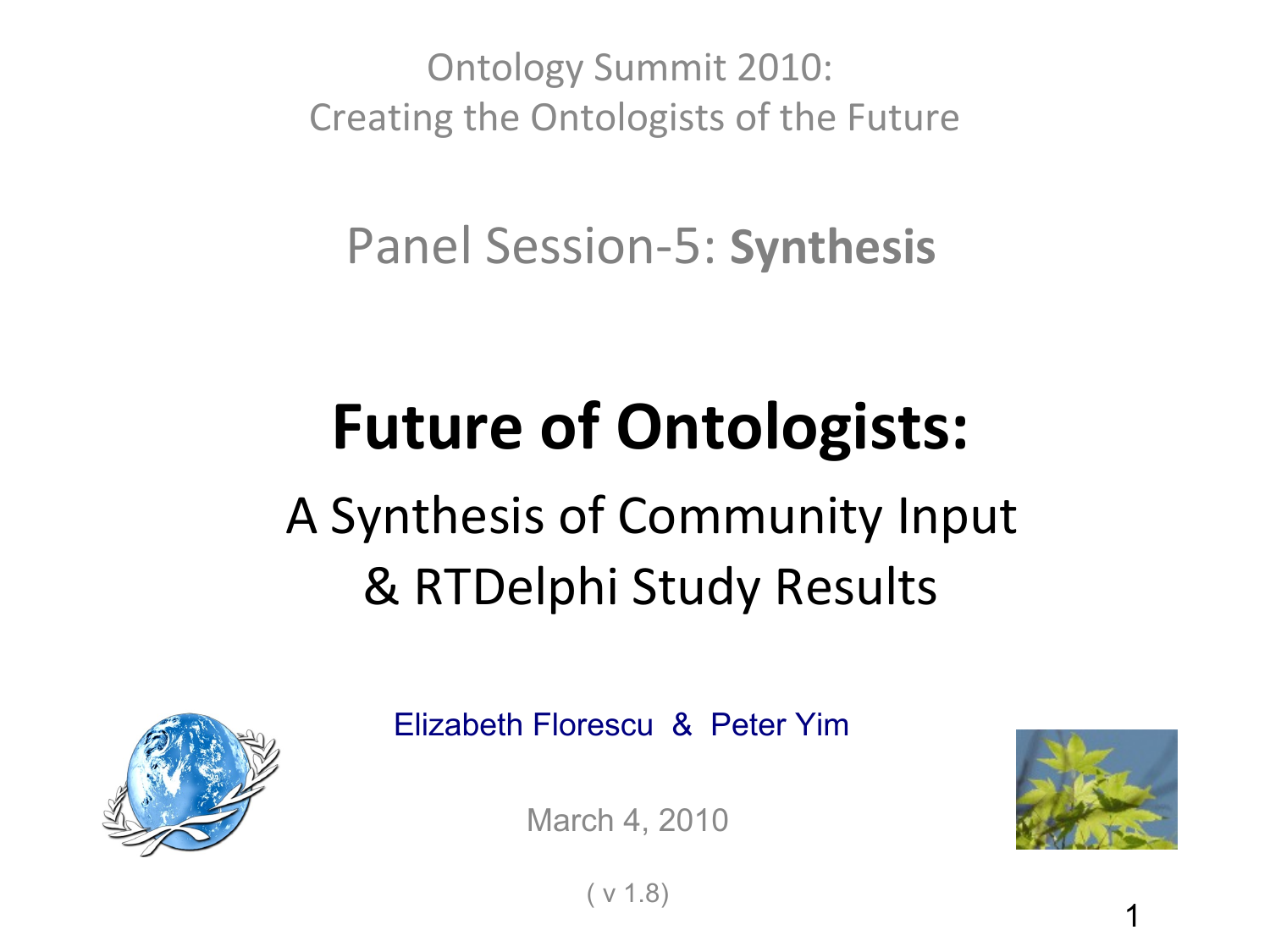## **Future Outlook for Ontologists**

Mission: **to develop an outlook on the Future Landscape of the Field of Ontology and Possibilities for the Education and Training of Ontologists**

The process ...

- Panel Session-1 "Surveying the Landscape and the Possibilities" - Thu 17-Dec-2009 [[ref.](file:///C:/Users/yimpp/Desktop/OntologySummit2010/2010-03-04_Synthesis-Panel/""http://ontolog.cim3.net/cgi-bin/wiki.pl?ConferenceCall_2010_03_04#nid2A6U http://snipurl.com/umpo2)]
- Synthesis-1: to come up with relevant Developments [[ref.](http://ontolog.cim3.net/cgi-bin/wiki.pl?OntologySummit2010_FutureDevelopments_Synthesis#nid279C)]
- RTDelphi Study revolving around the 16 Developments identified [[ref. 1-summary](http://ontolog.cim3.net/file/work/OntologySummit2010/studies/RTDelphi-3/Future-of-Ontologists-RTD_Results-1_20100225a.pdf)] [[ref. 2-full](http://ontolog.cim3.net/file/work/OntologySummit2010/studies/RTDelphi-3/Future-of-Ontologists-RTD_Results-All_20100225a.doc)]
- Synthesis-2: key results, findings and observations
- more discussion *(today, online, at the symposium, ...)*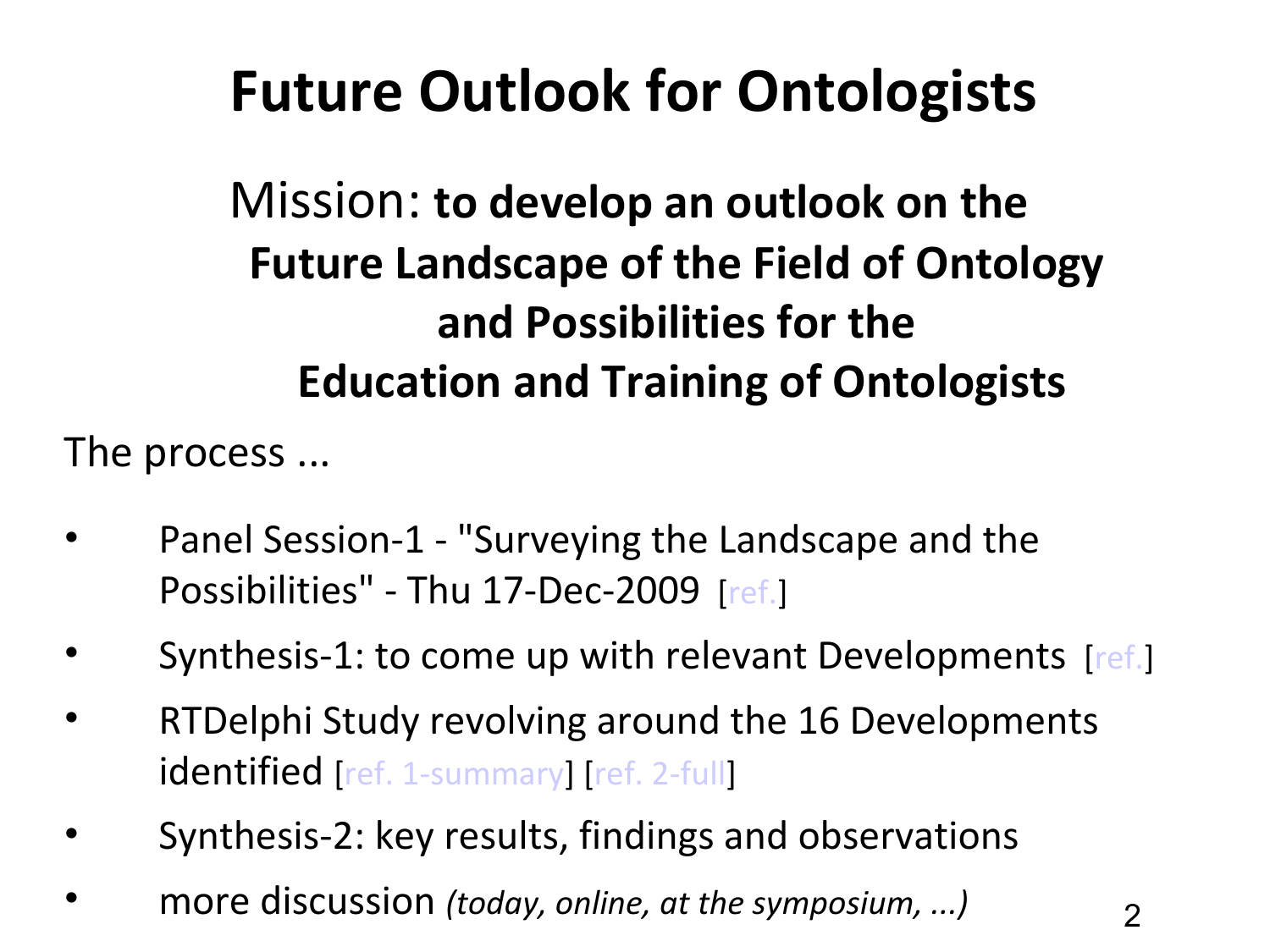# **Pertinent Questions:** [**[ref.](http://ontolog.cim3.net/cgi-bin/wiki.pl?OntologySummit2010_FutureDevelopments_Synthesis#nid25H3)**]

- What major "Developments" do we foresee happening to the domain of Ontology?
- $\geq$  What are important trends that are beginning to emerge?
- How many "ontologists" (or professionals with an "ontology education") will the world need?
- $\rightarrow$  When do you think we will start having "ontology departments"?
- What needs to happen between now and then?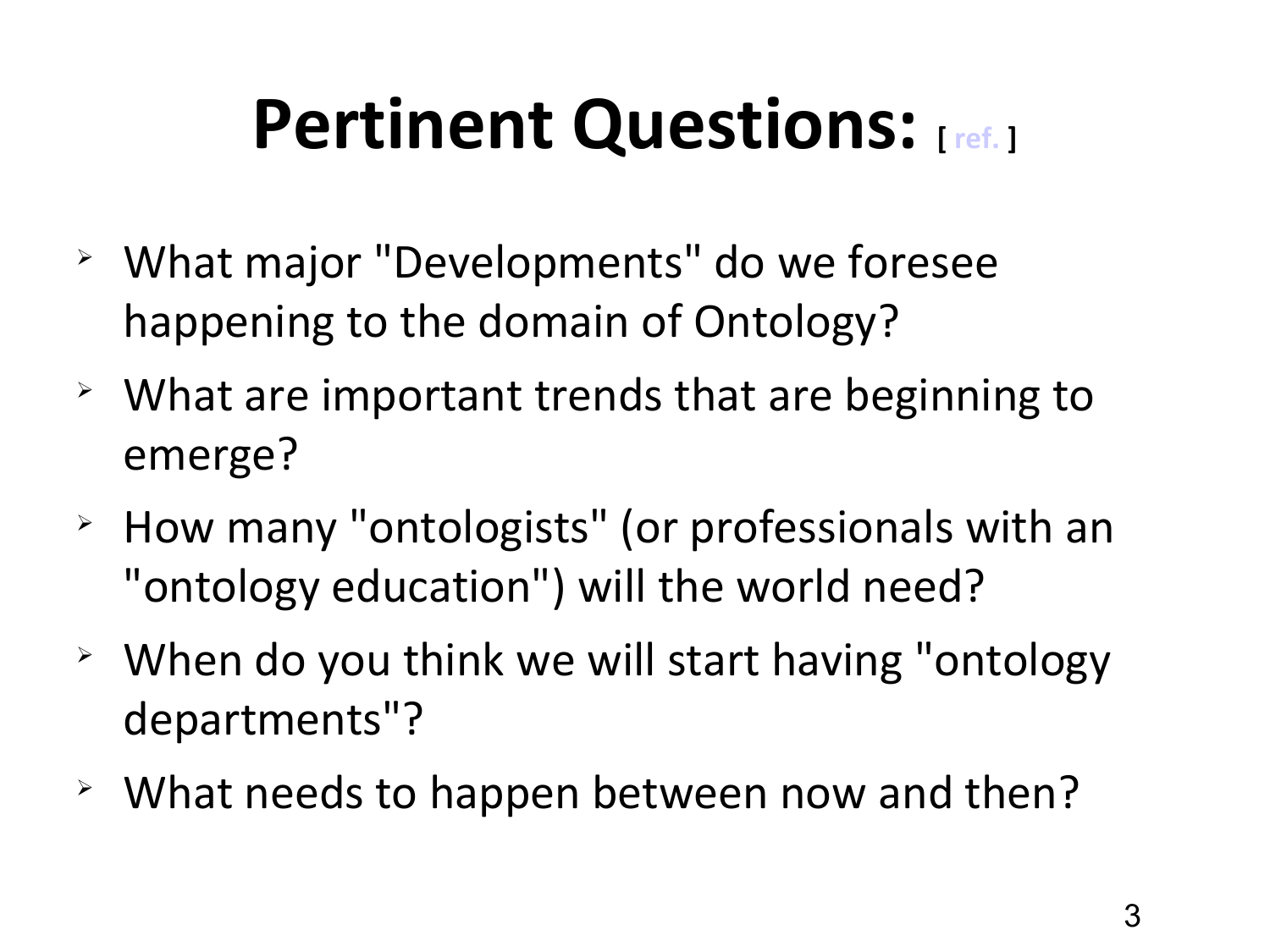*Presenting ...*

# **The Real-Time Delphi Study** Results

Collection of judgments about when certain developments\* might occur, with possible reasons, drivers and barriers

*\*a development is an event or a fact that could have a significant impact on the future of a field, sector, world, etc.*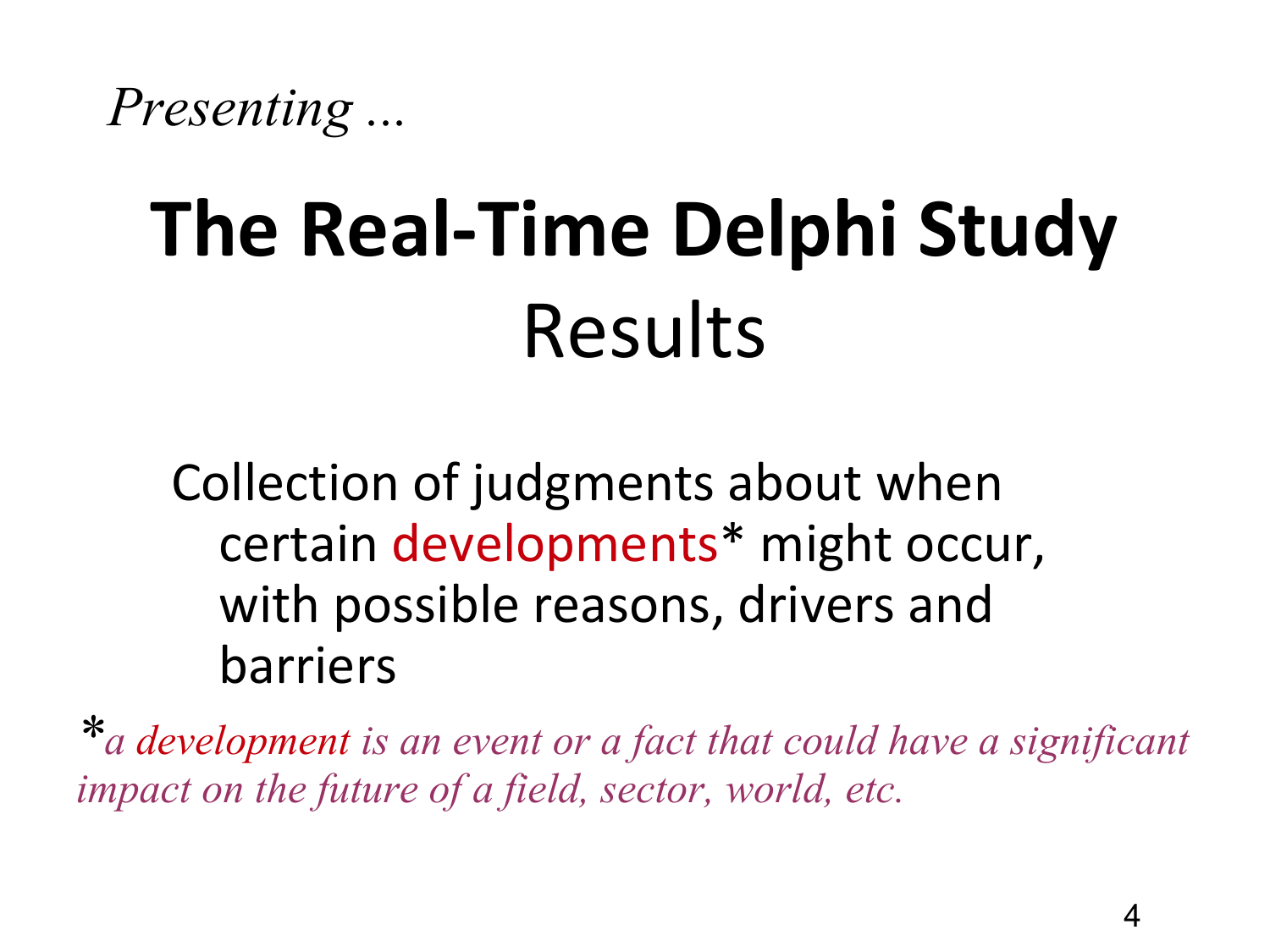# **Collected Responses**

# The RTDelphi Study – see: [**[survey page](http://ontolog.cim3.net/cgi-bin/wiki.pl?OntologySummit2010_Survey#nid28DS)**]

### Number of Participants: **35**

*(cutting off at end 25-Feb-2010)*

### Demographics:

#### **Gender Distribution:**

Males= 75.00 % Females= 25.00 %

#### **Employment Distribution:**

Academia: 26% Private Sector: 29% Non Profit: 14% Government Agency: 11% Consultant: 17% Other:3%

#### **Region Distribution:**

 Europe: 14% South America: 6% North America: 80%



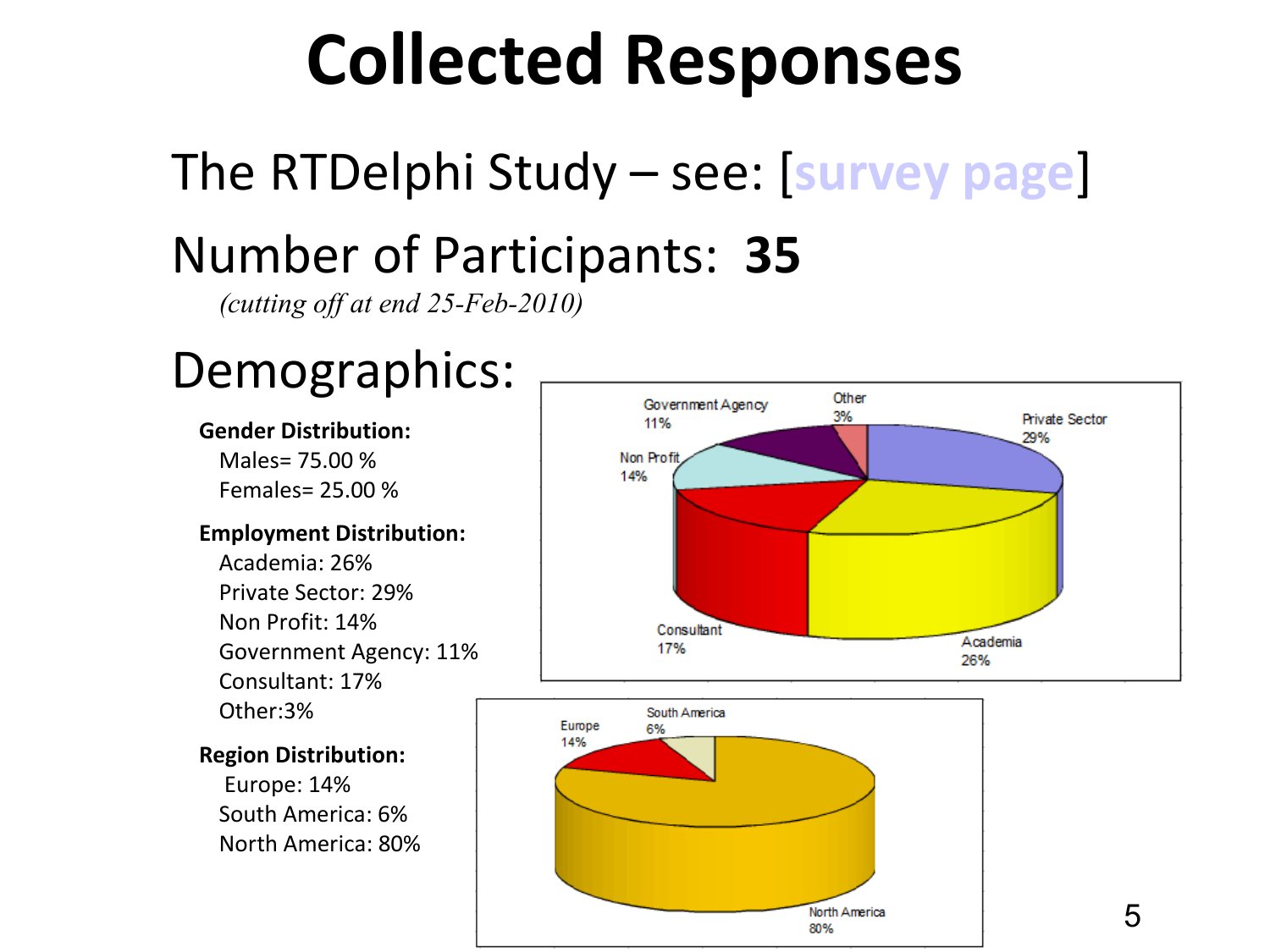### The Key Question: **When Will it Happen?**

- Already here, now?
- Within 2 years
- in  $2^{\sim}5$  years
- in  $5^{\sim}10$  years
- in  $10^{\sim}20$  years
- beyond 20 years
- Never?

*… if we want to develop education and training strategies for future ontology professionals, we better first try to understanding what it would be like for ontologists then.*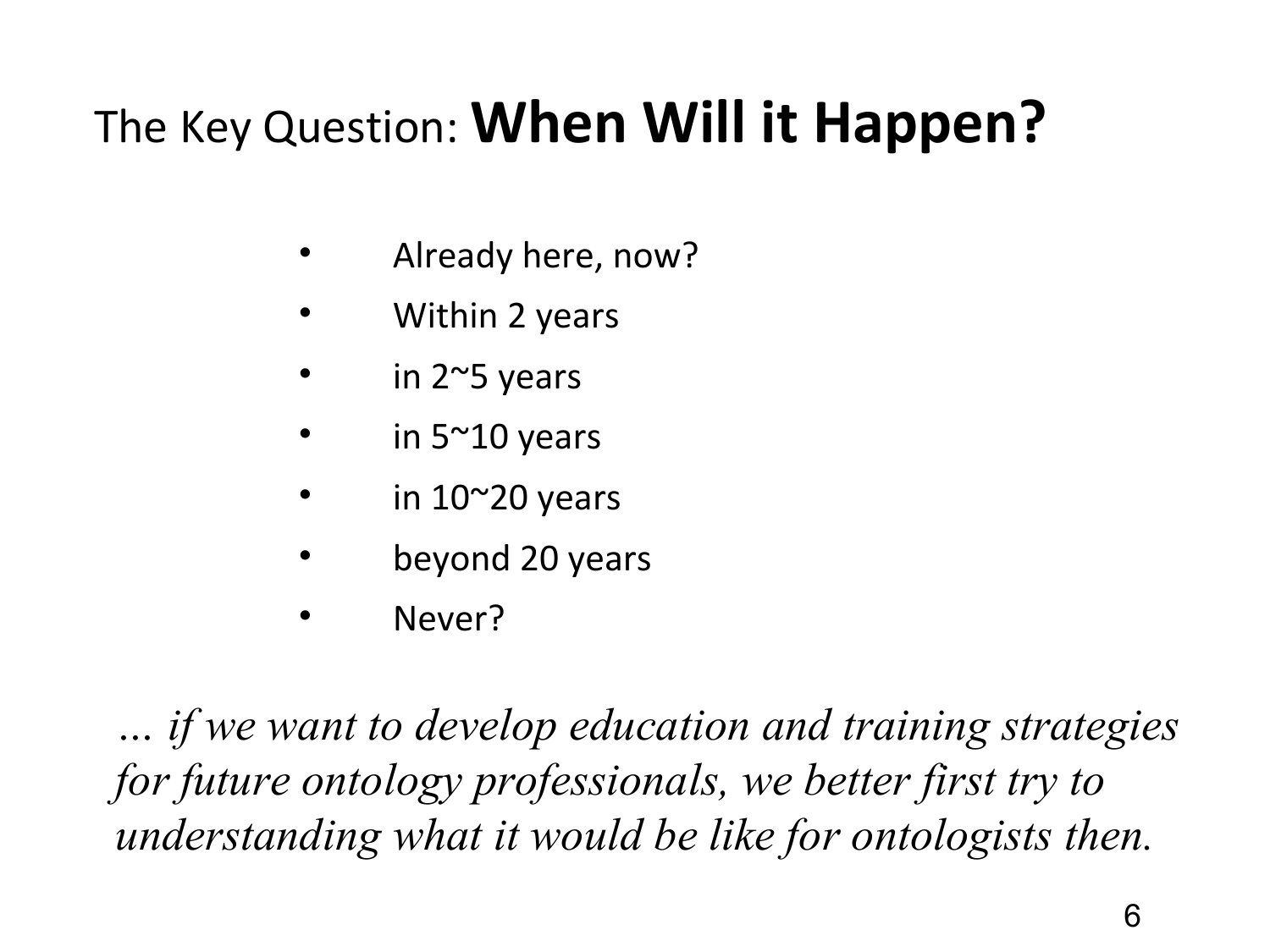## **The Collected Input**

|    | <b>Development</b>                                       | here now within 2 yrs | $2$ to $5$ | 5 to 10 | 10 to 20 beyond 20 | never |
|----|----------------------------------------------------------|-----------------------|------------|---------|--------------------|-------|
|    | University Ontology Science department                   |                       |            |         |                    |       |
| 2  | Ontology Engineering department                          |                       |            |         |                    |       |
| 3  | Cross-disciplinary programs                              |                       |            |         |                    |       |
| 4  | 5% of all professionals have ontology training           |                       |            |         |                    |       |
| 5  | Accredited programs are available                        |                       |            |         |                    |       |
| 6  | Proper understanding by industry and academia            |                       |            |         |                    |       |
| 7  | "Ontology" taught in secondary/high school education     |                       |            |         |                    |       |
| 8  | "Ontology" taught in primary/elementary school education |                       |            |         |                    |       |
| 9  | Ontology understood by everyday people                   |                       |            |         |                    |       |
| 10 | International standards also expressed as an ontology    |                       |            |         |                    |       |
| 11 | Ontology repositories available                          |                       |            |         |                    |       |
| 12 | "Ontologizing" tools largely available                   |                       |            |         |                    |       |
| 13 | Ontology-enabled applications                            |                       |            |         |                    |       |
| 14 | Evidence of ontology benefits                            |                       |            |         |                    |       |
| 15 | Ontology R&D funding                                     |                       |            |         |                    |       |
| 16 | Major breakthrough                                       |                       |            |         |                    |       |
|    |                                                          |                       |            |         |                    |       |
|    |                                                          |                       |            |         |                    |       |
|    | Legend:                                                  | no answer             |            |         |                    |       |
|    |                                                          | <10%                  |            |         |                    |       |
|    |                                                          | 10-20%                |            |         |                    |       |
|    |                                                          | 20-30%                |            |         |                    |       |
|    |                                                          | 30-40%                |            |         |                    |       |
|    |                                                          | >40%                  |            |         |                    |       |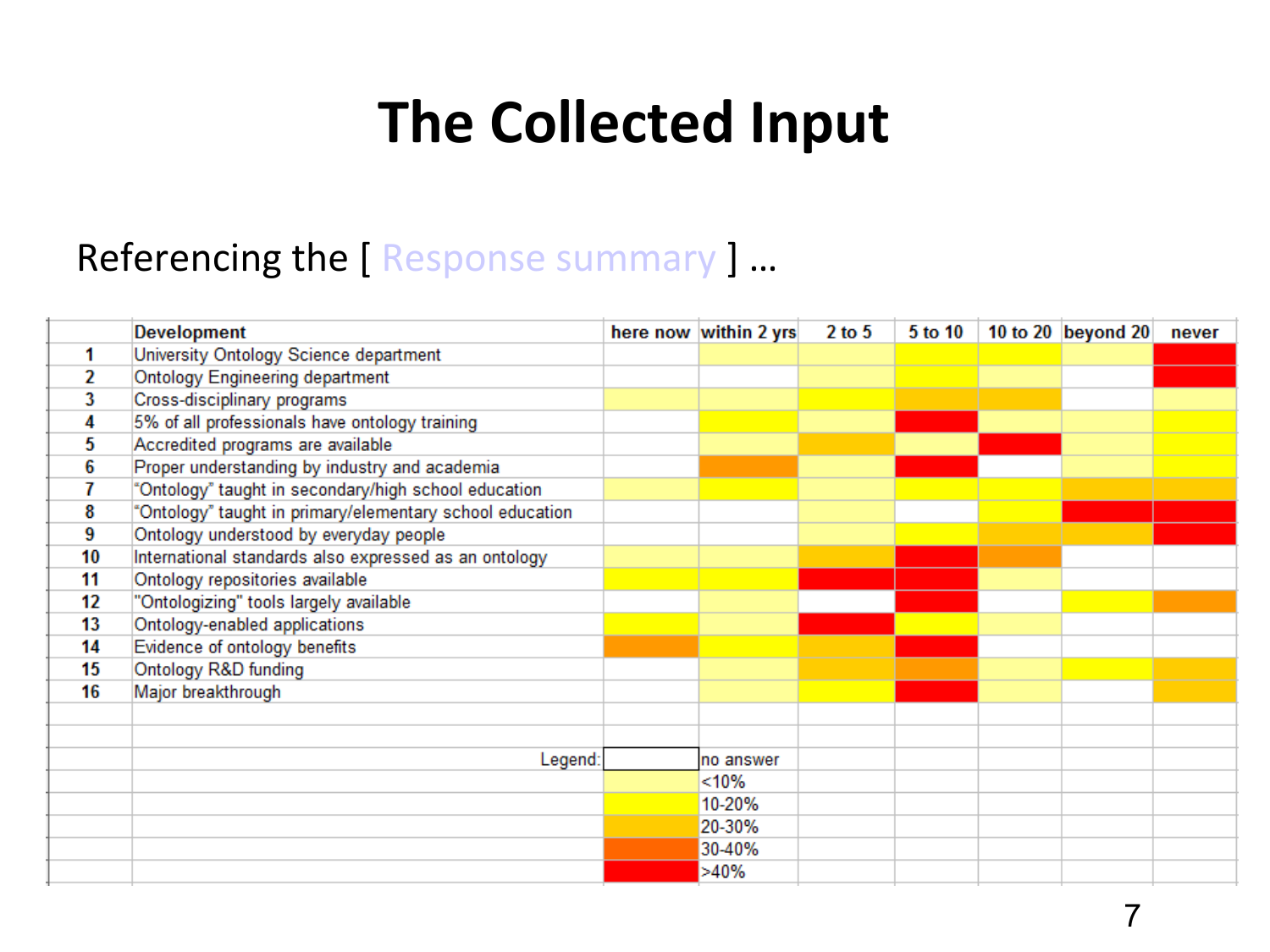### **The Collected Input (ranked by time-frame)**

This table summarizes the responses only for the column labled Timeframe. It is rank ordered.

| Rank           | Q<br><b>Numb</b>        | Group | Question                                                                                                                                                                                                                                                         |  |  |  |  |  |  |
|----------------|-------------------------|-------|------------------------------------------------------------------------------------------------------------------------------------------------------------------------------------------------------------------------------------------------------------------|--|--|--|--|--|--|
| 1              | 14                      | 7.60  | Compelling evidence of the benefits of "Ontology" emerge;<br>please suggest what they might be.                                                                                                                                                                  |  |  |  |  |  |  |
| $\overline{2}$ | 13                      | 7.00  | Compelling "ontology-enabled" applications emerge; please<br>suggest what they might be.                                                                                                                                                                         |  |  |  |  |  |  |
| 3              | 11                      | 6.63  | Persistent repositories of quality ontologies are available for<br>professional and public use (and they are being regularly used).                                                                                                                              |  |  |  |  |  |  |
| 4              | 6                       | 5.47  | The terms and the disciplines of "Formal Ontology" and<br>"Ontology in Information Science" are properly understood by<br>academia and industry (in related fields).                                                                                             |  |  |  |  |  |  |
| 5              | 10                      | 5.31  | International Standards are regularly being developed and<br>expressed, BOTH in a natural language and as an ontology.                                                                                                                                           |  |  |  |  |  |  |
| 6              | 3                       | 5.05  | On a global basis, at least 10 universities have cross-disciplinary<br>programs in Ontology Science and/or Engineering department<br>offering Master degrees (for career professionals) or PhD<br>degrees (for researchers).                                     |  |  |  |  |  |  |
| $\overline{7}$ | 4                       | 4.65  | At least 5% of all professionals in system architecture, systems<br>design and engineering, software engineering and information<br>technology will be required to have proper ontology training<br>(and a larger number will need some background in ontology). |  |  |  |  |  |  |
| 8              | 16                      | 4.44  | A major breakthrough is made in the field of Ontology.                                                                                                                                                                                                           |  |  |  |  |  |  |
| 9              | 15                      | 4.19  | Significant increase (10x the current level or better; assuming<br>current level is non-zero) in R&D funding is put into developing<br>Ontology science and engineering.                                                                                         |  |  |  |  |  |  |
| 10             | 5                       | 4.00  | Accredited programs are available from educational institutions<br>that train certified professional Ontologists (with the kind of<br>standings that other professionals like scientists, engineers,<br>architects, lawyers, doctors, nurses, pharmacists, etc.) |  |  |  |  |  |  |
| 11             | 12                      | 4.00  | Compelling tools that allow everyday data and information to be<br>"ontologized" by everyday people emerge; please suggest what<br>those tools might be.                                                                                                         |  |  |  |  |  |  |
| 12             | 7                       | 3.44  | The "ontology" word, and teaching of the basics of it, shows up<br>in secondary/high school education.                                                                                                                                                           |  |  |  |  |  |  |
| 13             | 1                       | 2.65  | On a global basis, at least 10 universities have an Ontology<br>Science department.                                                                                                                                                                              |  |  |  |  |  |  |
| 14             | $\overline{\mathbf{2}}$ | 2.40  | On a global basis, at least 10 universities have an Ontology<br><b>Engineering department.</b>                                                                                                                                                                   |  |  |  |  |  |  |
| 15             | 9                       | 2.06  | The discipline of "Ontology" is properly understood by everyday<br>people (the way disciplines like mathematics, physics,<br>psychology, music, art, etc. are understood).                                                                                       |  |  |  |  |  |  |
| 16             | 8                       | 1.31  | The "ontology" word, and teaching of the basics of it, shows up<br>in primary/elementary school education.                                                                                                                                                       |  |  |  |  |  |  |

|                           | Weight |
|---------------------------|--------|
| here now (please explain) | 10     |
| within 2 years            | 9      |
| 2-5 years                 |        |
| 5-10 years                | 5      |
| $10-20$ years             | 3      |
| beyond 20 years           | 1      |
| never (please explain)    |        |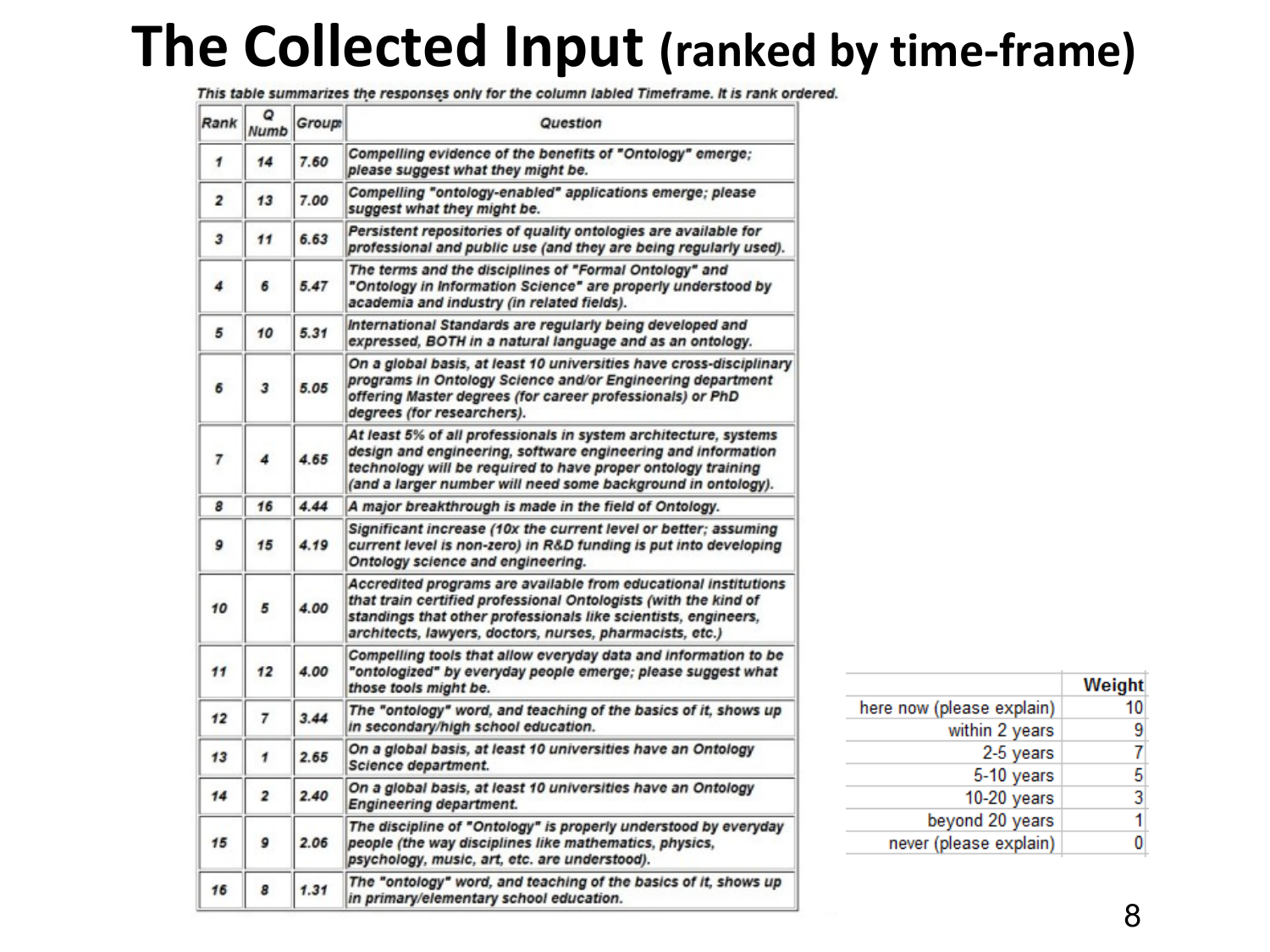### **The Collected Input (ranked by time-frame)**

|    | <b>Development</b>                                       | here now within 2 yrs | $2$ to $5$ | 5 to 10 | 10 to 20 beyond 20 | never |
|----|----------------------------------------------------------|-----------------------|------------|---------|--------------------|-------|
| 14 | Evidence of ontology benefits                            |                       |            |         |                    |       |
| 13 | Ontology-enabled applications                            |                       |            |         |                    |       |
| 11 | Ontology repositories available                          |                       |            |         |                    |       |
| 6  | Proper understanding by industry and academia            |                       |            |         |                    |       |
| 10 | International standards also expressed as an ontology    |                       |            |         |                    |       |
| 3  | Cross-disciplinary programs                              |                       |            |         |                    |       |
| 4  | 5% of all professionals have ontology training           |                       |            |         |                    |       |
| 16 | Major breakthrough                                       |                       |            |         |                    |       |
| 15 | Ontology R&D funding                                     |                       |            |         |                    |       |
| 5  | Accredited programs are available                        |                       |            |         |                    |       |
| 12 | "Ontologizing" tools largely available                   |                       |            |         |                    |       |
|    | "Ontology" taught in secondary/high school education     |                       |            |         |                    |       |
| 1  | University Ontology Science department                   |                       |            |         |                    |       |
| 2  | <b>Ontology Engineering department</b>                   |                       |            |         |                    |       |
| 9  | Ontology understood by everyday people                   |                       |            |         |                    |       |
| 8  | "Ontology" taught in primary/elementary school education |                       |            |         |                    |       |
|    |                                                          |                       |            |         |                    |       |
|    | Legend:                                                  | no answer             |            |         |                    |       |
|    |                                                          | <10%                  |            |         |                    |       |
|    |                                                          | 10-20%                |            |         |                    |       |
|    |                                                          | 20-30%                |            |         |                    |       |
|    |                                                          | 30-40%                |            |         |                    |       |
|    |                                                          | >40%                  |            |         |                    |       |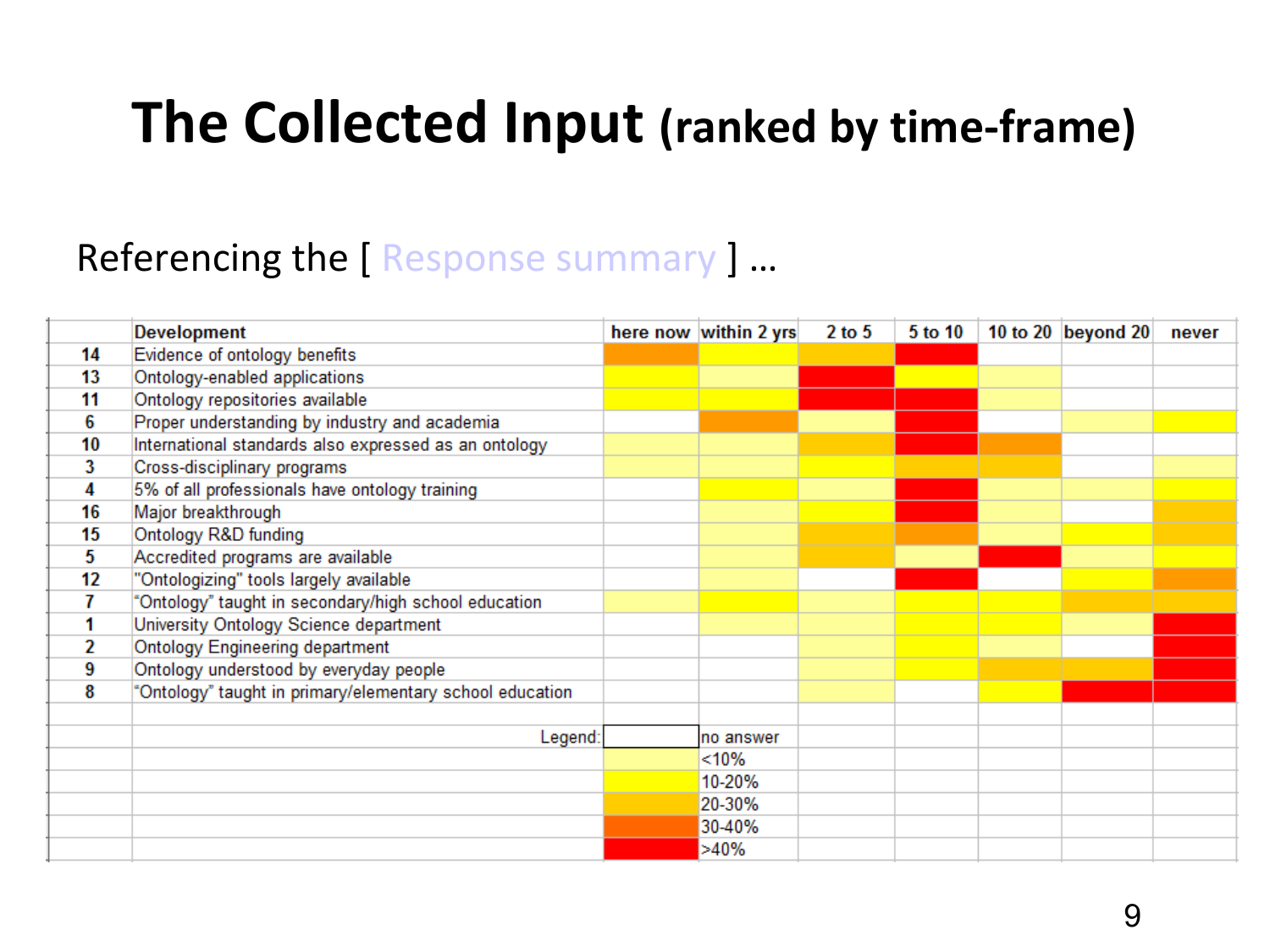## **The Key Findings from the RTD Study (1)**

- $\ge$  There is general consensus from the panel of experts that a lot of these developments will be happening in the next  $5^{\sim}10$ years *(some earlier, some later, of course!)*
- $\rightarrow$  the general consensus is that a huge number of people with proper ontology education and training will be needed: … say, to the tune of 5% of information systems and software engineering professionals, in the 5~10 year time frame
- $\rightarrow$  given that education and training should be in place before we can actually fill those demands, the sense of urgency to do that promptly and properly, should not be taken lightly
- $\ge$  That the study of Ontology will likely show up as crossdiscipline programs, rather than as an Ontology Science or Ontology Engineering department in Universities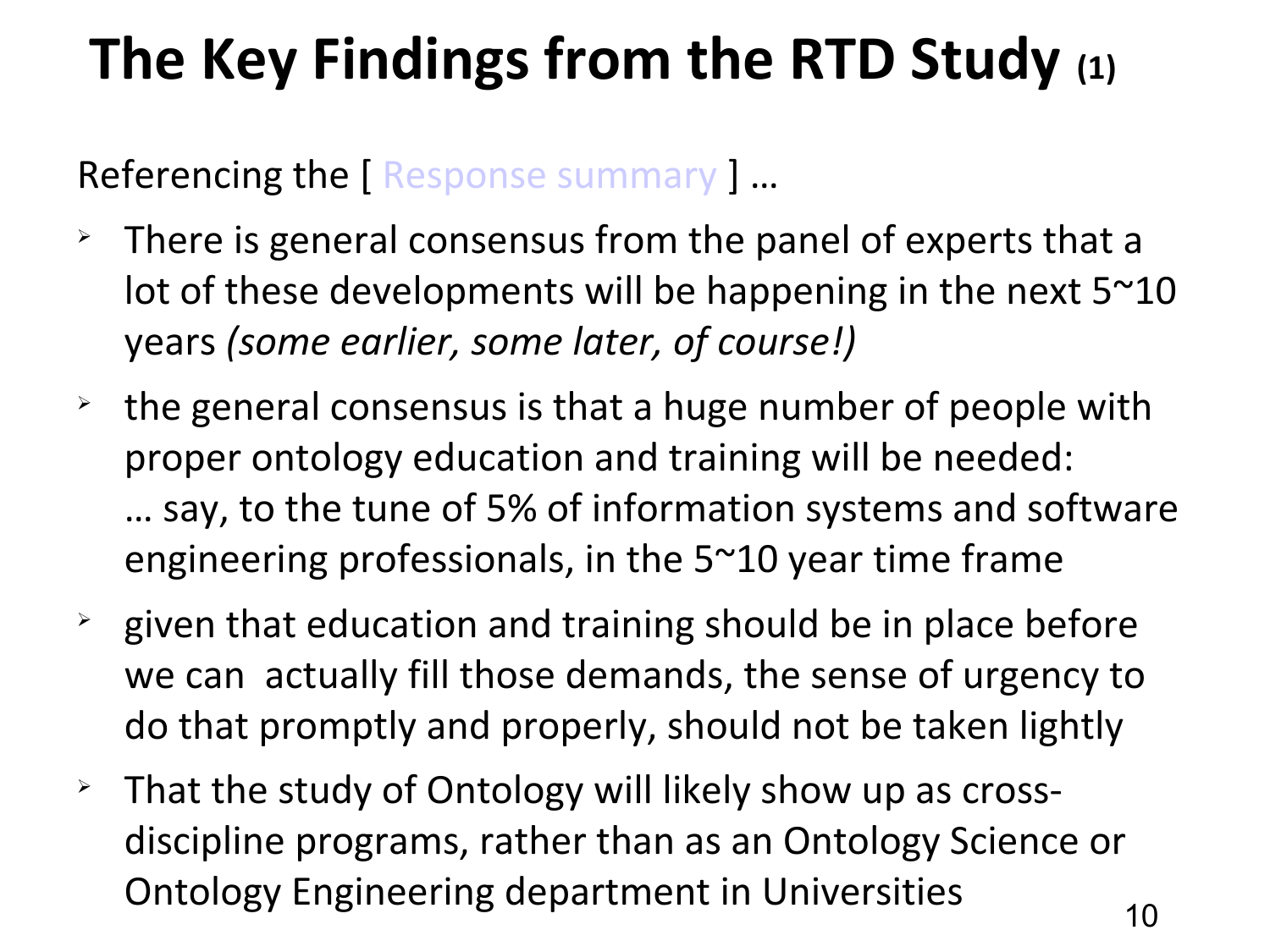# **The Key Findings from the RTD Study (2)**

- $\rightarrow$  A fair number believed that we (already or will soon) have good evidence on the benefits of the ontological approach, exemplified by (progressively) compelling ontology-driven applications, available ontology repositories and adoption by International standards, which will help drive a better understanding in Ontology and its value by industry and academia
- $\geq$  While R&D funding is supposed to be a leading indicator for the growth in the field of ontology, there is no consensus on its availability, and it appears that it might trail the timeframe of other developments
- $\rightarrow$  somewhat lagging, too, are the availability of tools that might enable the wider adoption of the ontological approach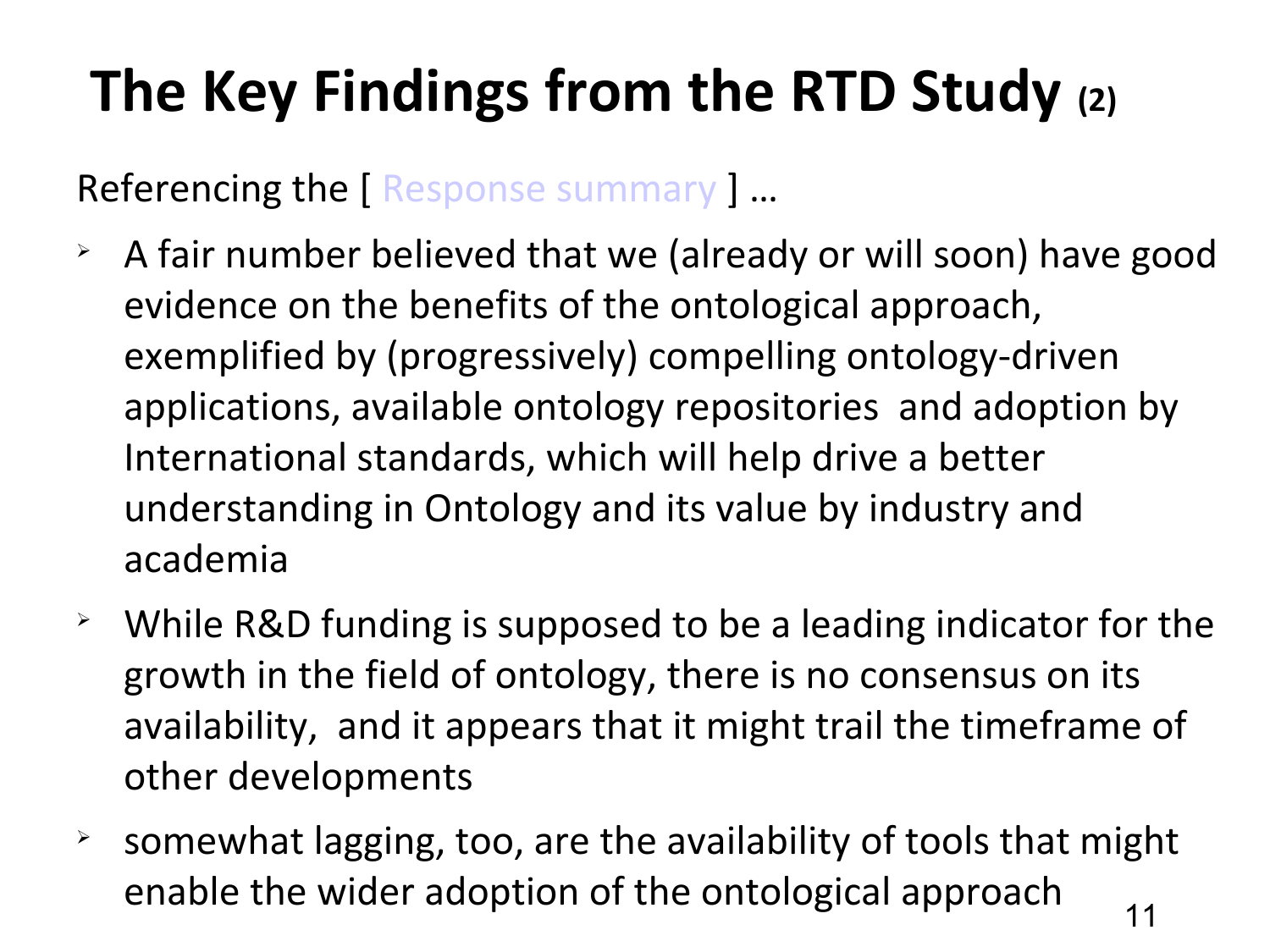# **The Key Findings from the RTD Study (3)**

- $\geq$  There is a strong urge toward:
	- Clearly defining the discipline so that the field can settle in (as is, even practitioners are sometimes confused)
	- Making the investments in Education and R&D that befits the potential impact that Ontology promises
	- Develop the required body-of-knowledge and the curricula so as to provide reference for educators and trainers
	- Developing compelling applications so that others outside of the field can appreciate the value of the ontological approach
	- 12 Developing the tools that will allow ontologies to be applied by more users (than just the experts)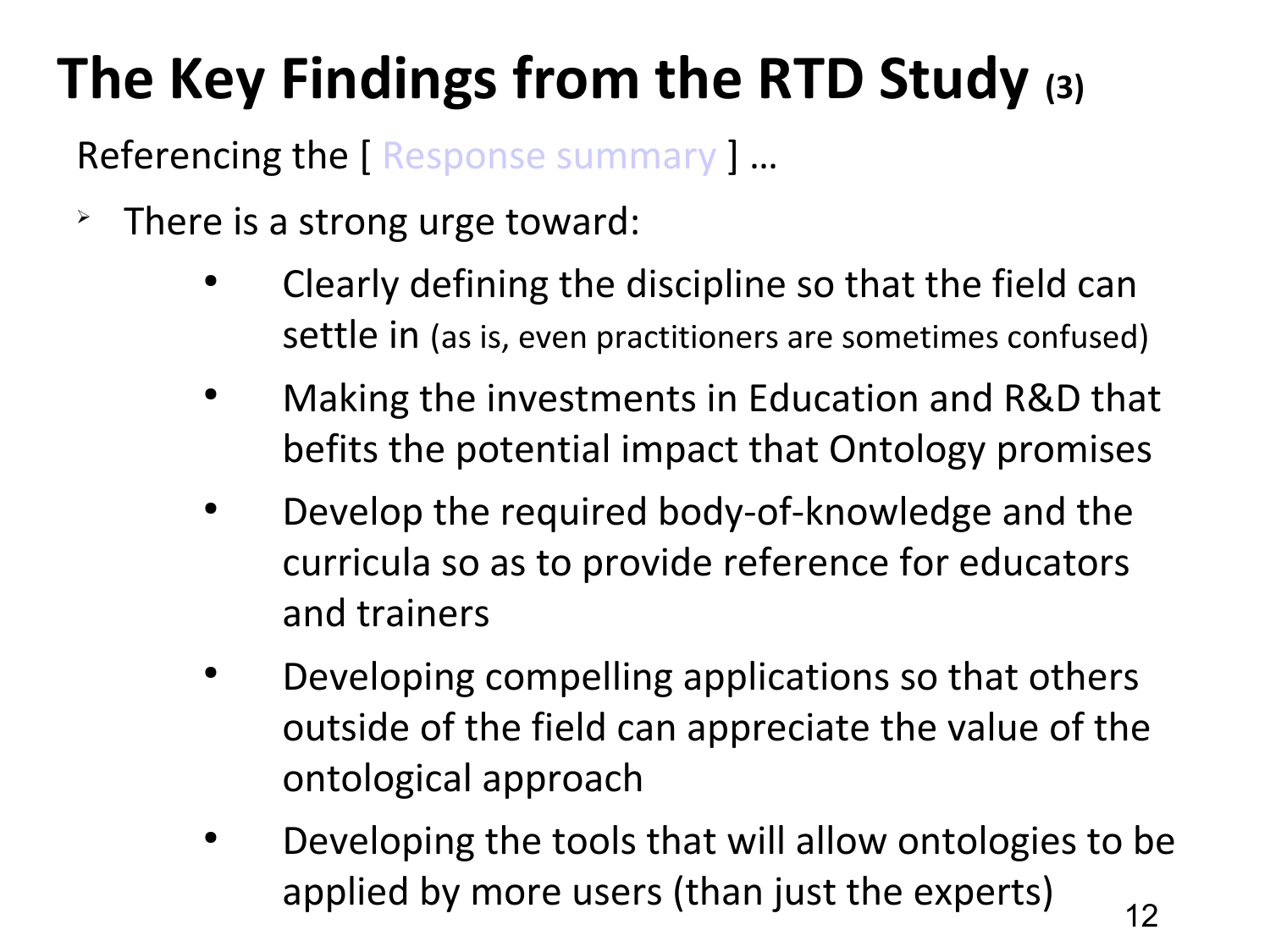### **The Key Findings from the RTD Study (4)**

- $\geq$  It is also generally believed that this discipline of "ontology" will not likely be understood by the masses (as they understand the disciplines of mathematics, physics, psychology, music or art, etc.) … and, while Ontology education might eventually move into secondary/high school education, it is unlikely that it will show up in primary/elementary schools
- $\geq$  See the wide range of opinions from the [ [full collected input dump](http://ontolog.cim3.net/file/work/OntologySummit2010/studies/RTDelphi-3/Future-of-Ontologists-RTD_Results-All_20100225a.doc) ] to make your own assessments and use that to help your own decision making ...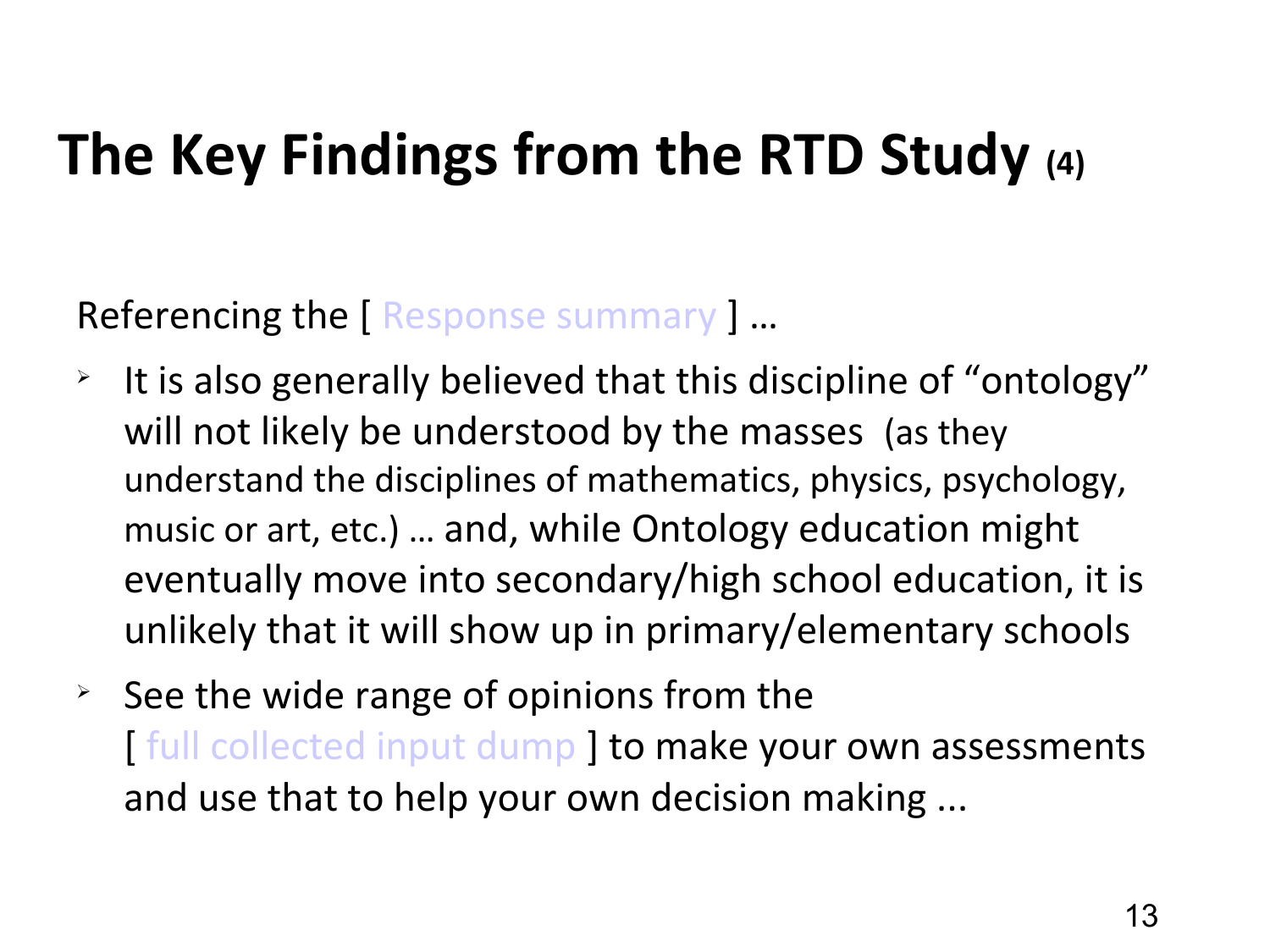# **Postscript: about future studies (1)**

- *" ... the future is already here, it's just unevenly distributed"* -William Gibson
- $\geq$  No one can predict the future. We are doing this so we can present a collective vision we can all share and, possibly, support our decisions with
- *"The best way to predict the future is to create*   $it"$  -Alan Kay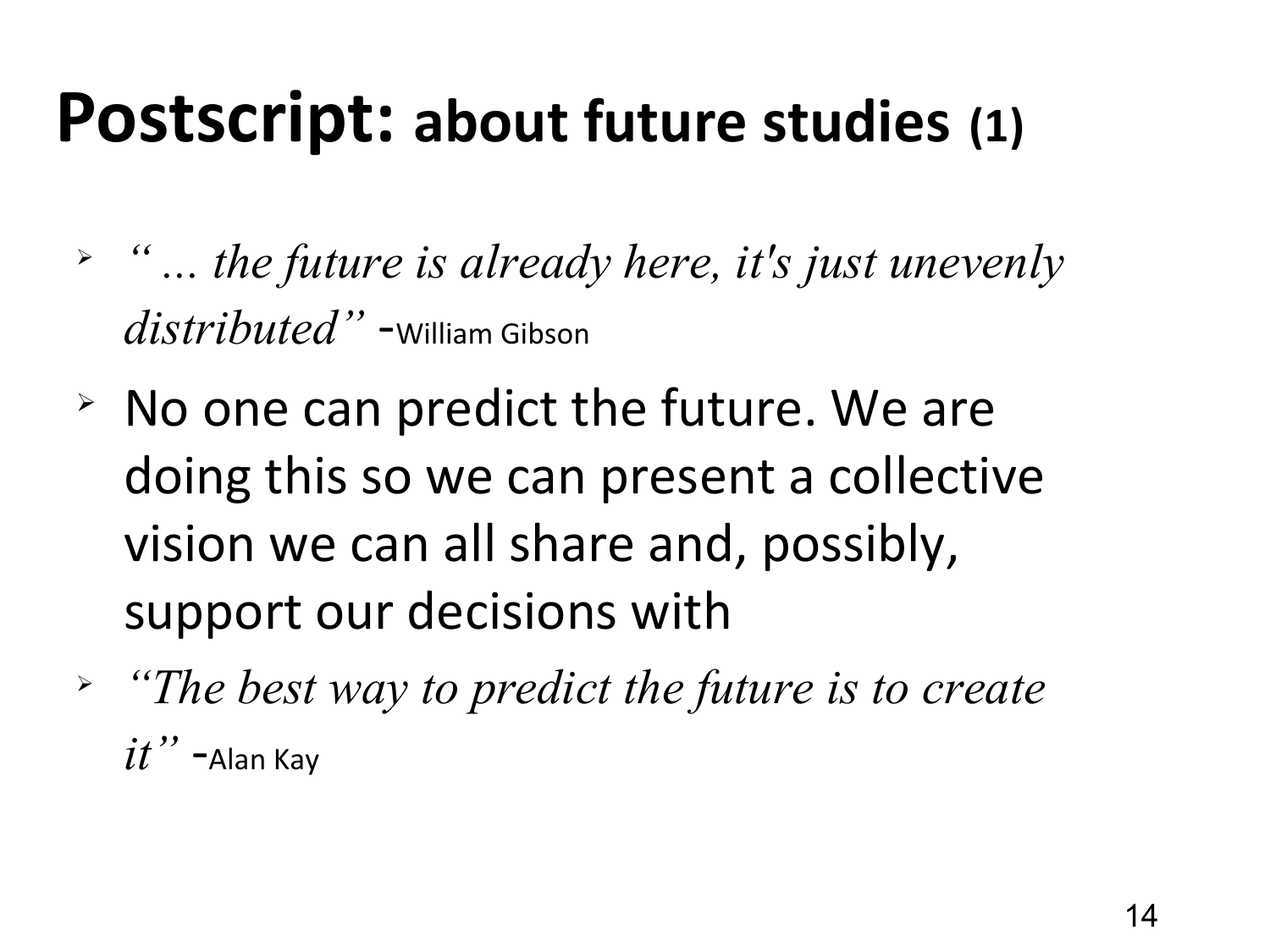# **Postscript: about future studies (2)**

- $\geq$  Given that the respondents are supposedly experts in the field and those who 'believe in' the future of ontology … do note that,
- $\geq$  Those who are deeply involved have a tendency to be over-optimistic about how soon things might happen
- $\rightarrow$  ... they also have a tendency to underestimate the strategic impact
- *"Never doubt that a small group of thoughtful, committed citizens can change the world; indeed, it's the only thing that ever has.*" -Margaret Mead